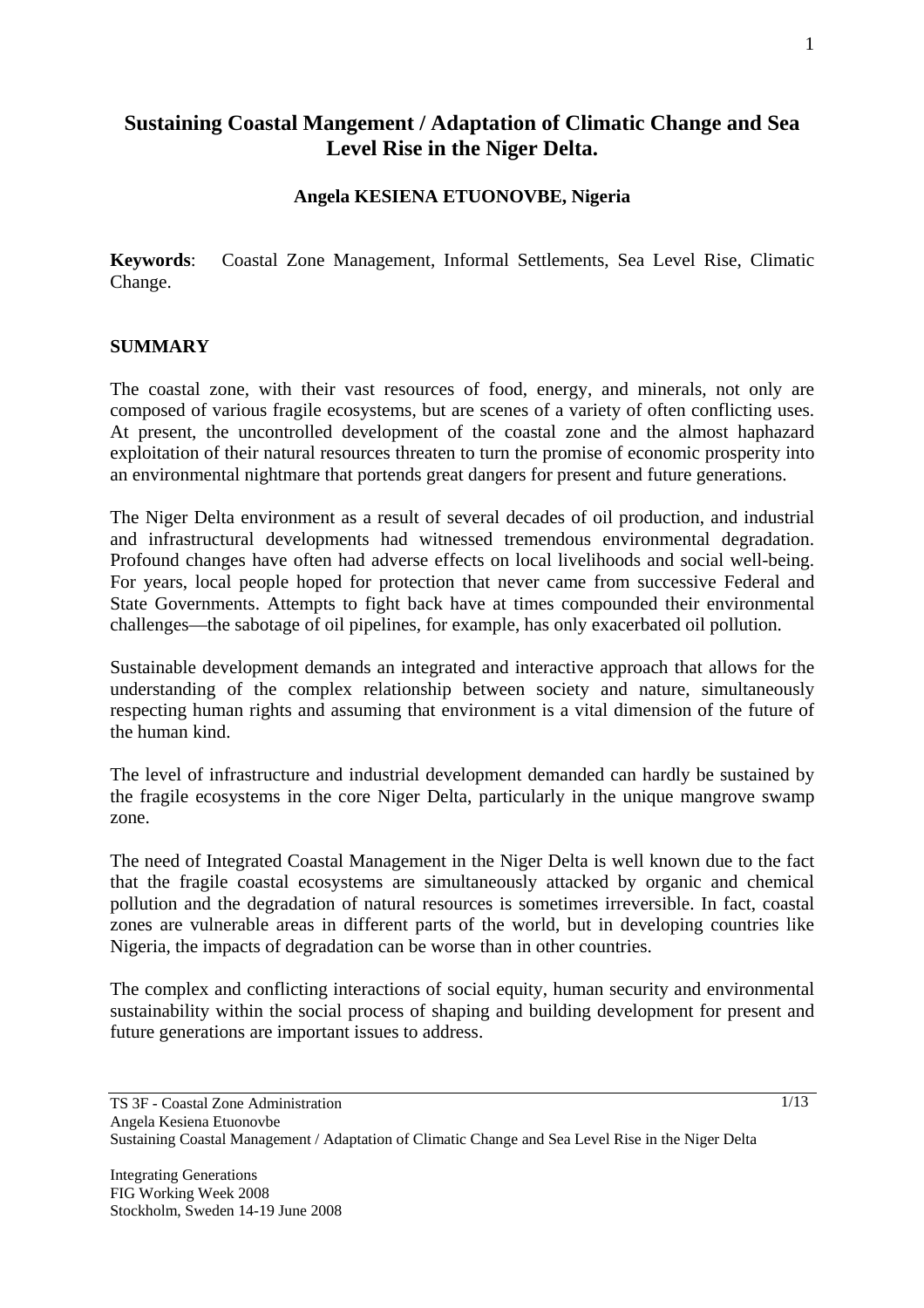# **Sustaining Coastal Mangement / Adaptation of Climatic Change and Sea Level Rise in the Niger Delta.**

#### **Angela KESIENA ETUONOVBE, Nigeria**

#### **INTRODUCTION**

#### **The Niger Delta**

The Niger Delta is located in Atlantic Coast of southern Nigeria where River Niger divides into numerous tributaries. It is the second largest delta in the world with a coastline spanning about 450 kilometers terminating at the Imo River entrance (Awosika, 1995). The region spans over 20,000 square kilometers and it has been described as the largest wetland in Africa and among the three largest in the world (CLO, 2002). About 2,370 square kilometers of the Niger Delta area consist of rivers, creeks and estuaries and while stagnant swamp covers about 8600 square kilometers. The delta, with mangrove swamps spanning about 1900 square kilometers has the largest mangrove swamps in Africa, (Awosika, 1995).

The region consists of nine states in southern Nigeria and includes Abia, Akwa-Ibom, Bayelsa, Cross River, Delta, Edo, Imo, Ondo and River States (as shown in figure 1 below).



TS 3F - Coastal Zone Administration Angela Kesiena Etuonovbe Sustaining Coastal Management / Adaptation of Climatic Change and Sea Level Rise in the Niger Delta

Integrating Generations FIG Working Week 2008 Stockholm, Sweden 14-19 June 2008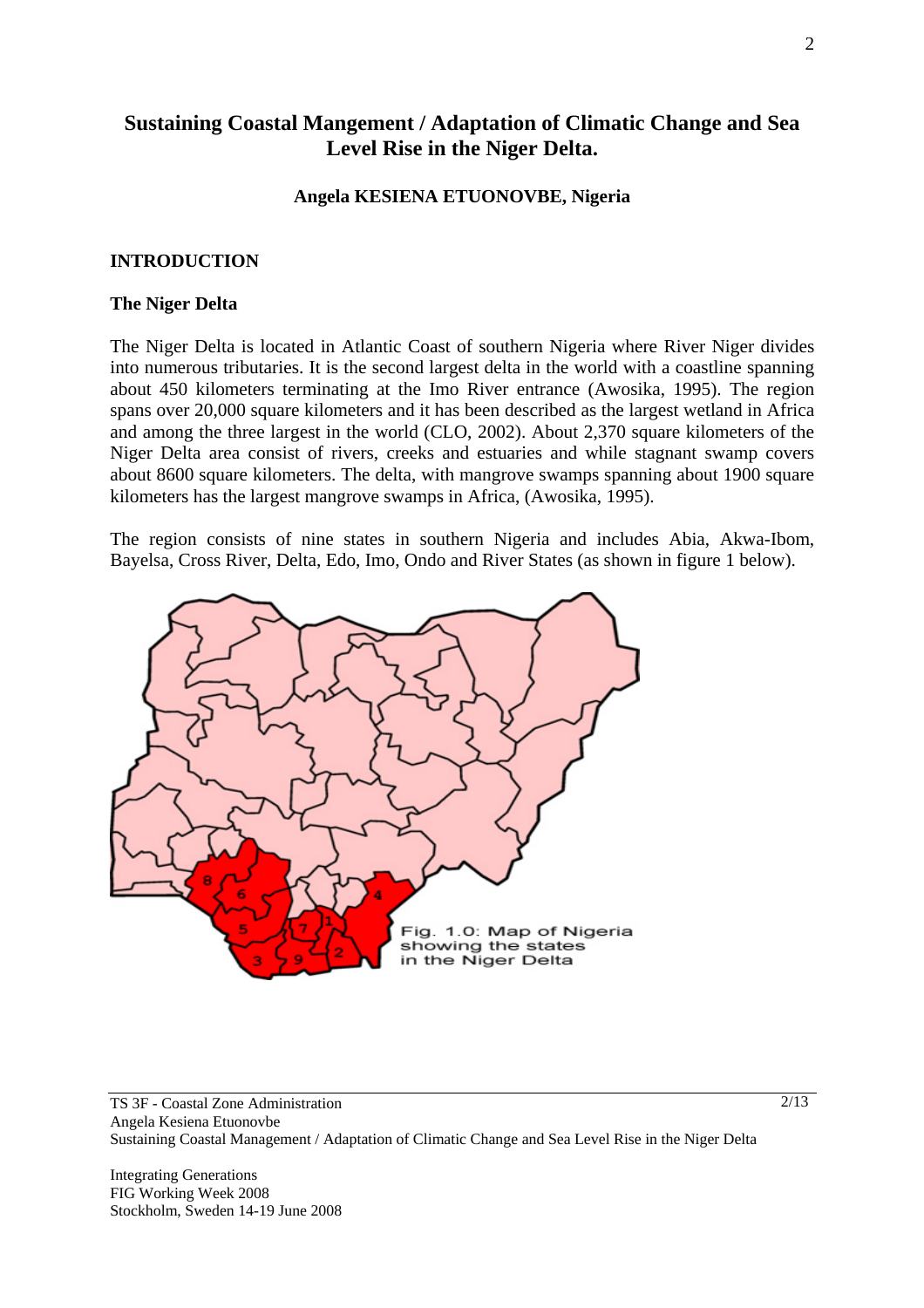

**Figure 2.** The Niger Delta Map.

# **Coastal Problems of the Niger Delta Region**

The Niger Delta region is the bedrock of Nigeria's oil production, which accounts for 97% of the government total revenue. Since the discovery of oil in the region, oil exploration and exploitation have caused severe climate and environmental changes which have impacted the lives of the inhabitant adversely.

The natural terrain and hydrology of the Niger Delta have always caused certain environmental problems, especially flooding, siltation, occlusion, erosion and the shortage of land for development. Communities, roads and farmlands are partially or totally submerged from channels or by water flowing over the levees. In the mangrove swamp forest areas, diurnal tidal movements result in floods exacerbated by rising sea levels, coastal erosion and land subsidence. The floods also cause continual modification of river courses in the area, rendering the rivers useless as modes of transportation. This also has significant impacts on the pattern of human life and economic (Ibe, 1988b). Communities have been displaced and forced to relocate as a result of it. Public facilities, houses and other economic assets have been lost. The local people have lived with these problems for many years, as with the case of the people of Awoye in Ondo State (Etuonovbe, 2007).

Around the world, the reality of dangerous climate change is being felt and its full force is striking the people least equipped to cope, The Niger delta has been caught in man-made environmental disasters, and in many cases relief is reaching them last.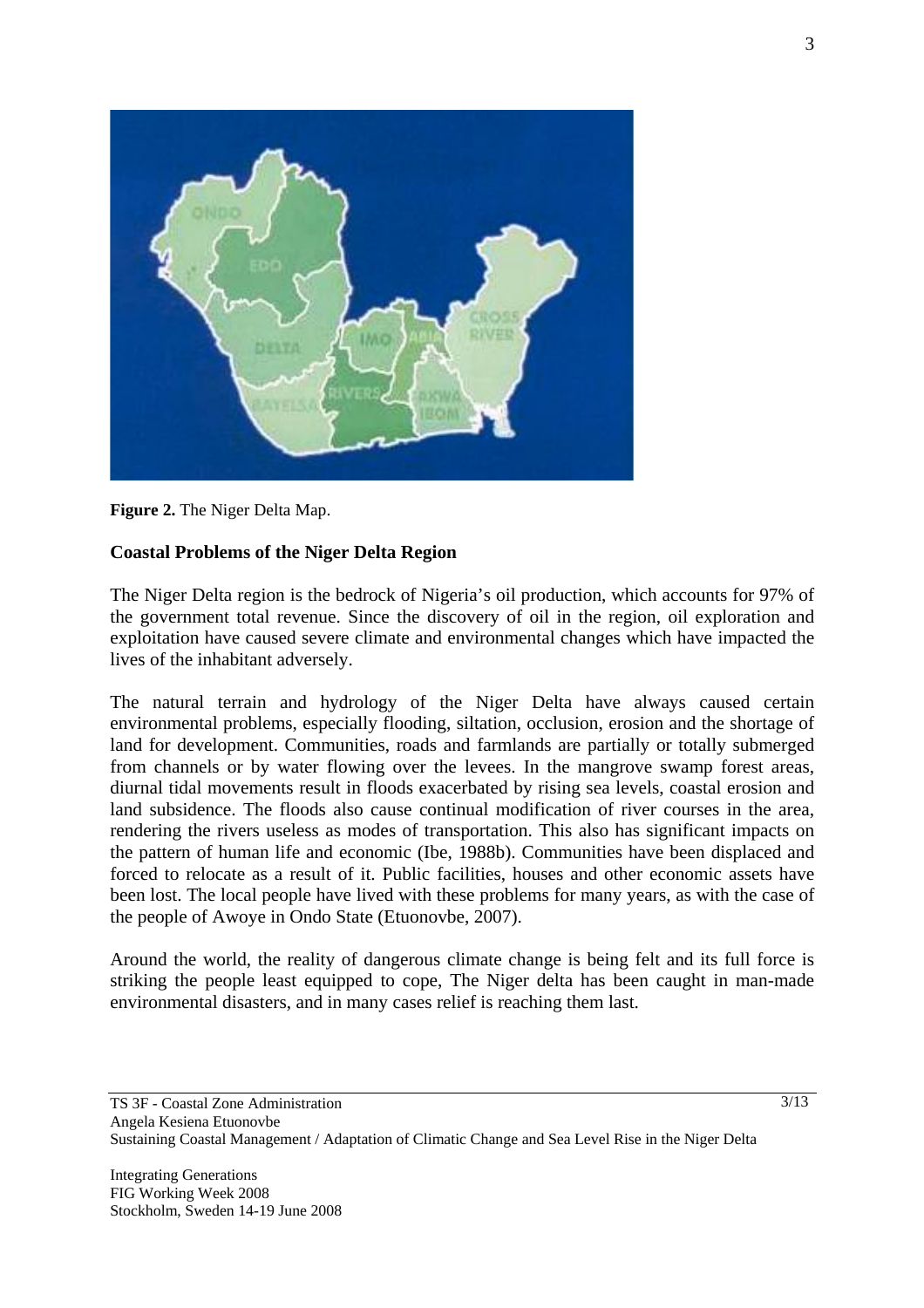# **CLIMATIC CHANGE, WHAT IS IT?**

Climate change refers to the variation in the Earth's global climate or in regional climates over time. It describes changes in the variability or average state of the atmosphere over time scales ranging from decades to millions of years. These changes can be caused by processes internal to the Earth, external forces (e.g. variations in sunlight intensity) or, more recently, human activities (Wikipedia, the free encyclopedia)

Global climate change is caused by the accumulation of greenhouse gases in the lower atmosphere. The global concentration of these gases is increasing, mainly due to human activities, such as the combustion of fossil fuels (which release carbon dioxide) and deforestation (because forests remove carbon from the atmosphere). The atmospheric concentration of carbon dioxide, the main greenhouse gas, has increased by 30 percent since pre-industrial times.

### **What is Sea Level Rise**

Sea level rise is an increase in sea level. Multiple complex factors may influence such changes. It can be a product of global warming through two main processes: expansion of sea water as the oceans warm, and melting of ice over land. Global warming is predicted to cause significant rises in sea level over the course of the twenty-first century.

### **Effects of Sea Level Rise**

The Intergovernmental Panel on Climate Change Third Assessment Report (IPCC TAR) WG II report notes that the current and future climate change would be expected to have a number of impacts, particularly on coastal system. Such impacts may include increased coastal erosion, higher storm-surge flooding, inhibition of primary production processes, more extensive coastal inundation, changes in surface water quality and groundwater characteristics, increased loss of property and coastal habitats, increased flood risk and potential loss of life, loss of nonmonetary cultural resources and values, impacts on agriculture and aquaculture through decline in soil and water quality, and loss of tourism, recreation, and transportation functions.

There is an implication that many of these impacts will be detrimental. The report does, however, note that owing to the great diversity of coastal environments; regional and local differences in projected relative sea level and climate changes; and differences in the resilience and adaptive capacity of ecosystems, sectors, and countries, the impacts will be highly variable in time and space and will not necessarily be negative in all situations.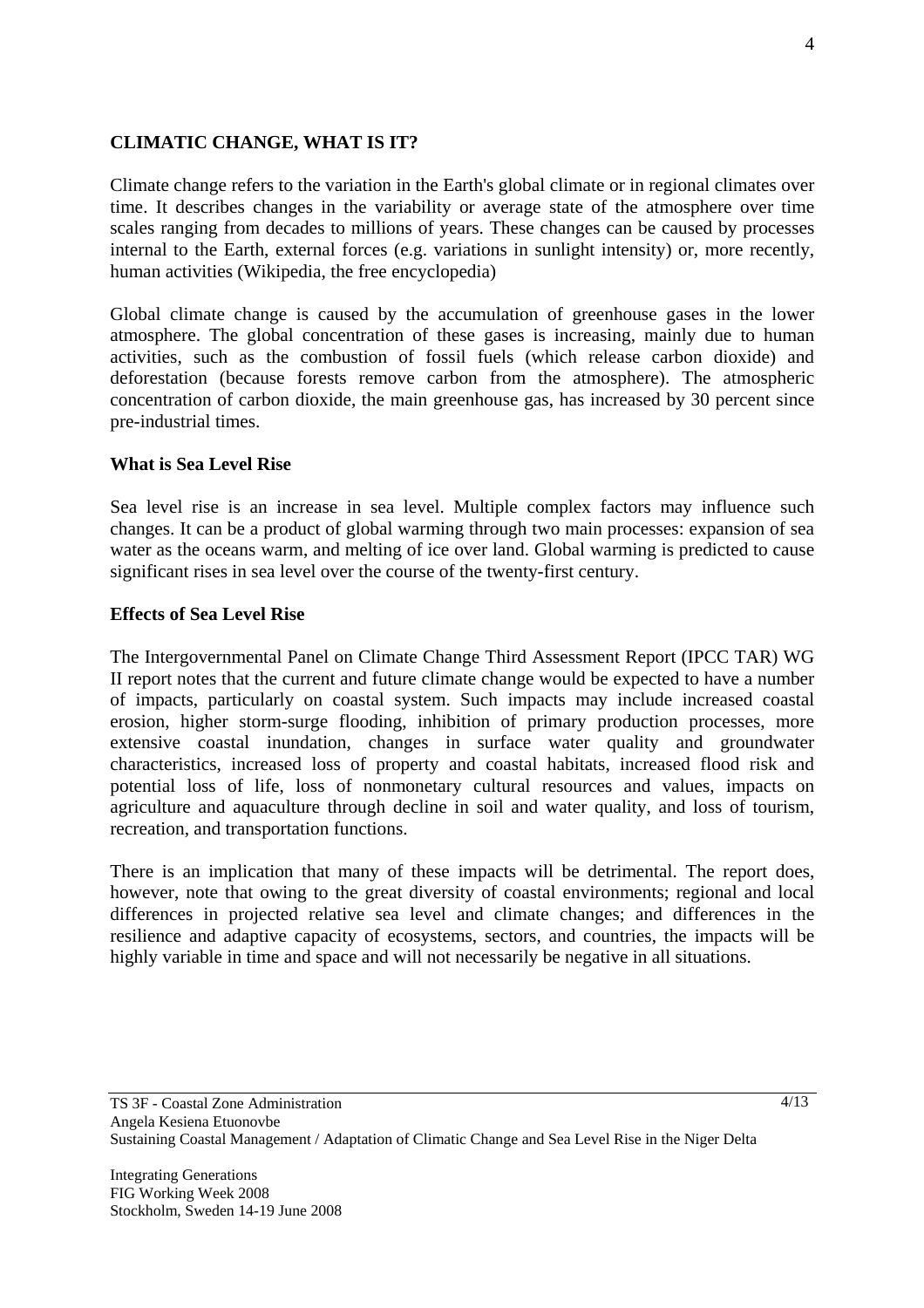# **EVIDENCE OF CLIMATIC CHANGE IN THE REGION**

- —Erosion
- —Flooding
- —Migration
- —Infrastructure
- —Agriculture
- —Changes in rainfall pattern
- —Poor health.

#### **Erosion**

The most important environmental problem facing the Niger Delta is coastal erosion. Although the World Bank has rated coastal erosion as needing moderate attention in the region, it is the most important impact of sea level rise in the region and should be given high priority attention. As with the case of the people of Awoye in Ondo State (Etuonovbe, 2007). Flooding of low-lying areas in the region has been observed. Settlements in the coastal region have been uprooted by coastal erosion. In some places, especially in Ogula in Forcados South Point, some oil wells have been lost to the ocean due to erosion (Etuonovbe, (2006).

### **Flooding**

Apart from coastal erosion, flood in general has impacted negatively the livelihood of many communities in the region. Flood and erosion remove top soil, destroy roads, affect fresh water resources and threaten lives and properties. Many people have been rendered homeless by floods and several roads have been made impassable. The usefulness of several roads has become seasonal, only passable during the dry months of the year.

Floods paralyze economic activities in many towns and cities in the region. Major roads, some linking states are flooded causing hardship to motorists. When these roads were constructed, the flooding problems were not there, and the companies that constructed the roads probably did not anticipate the problem.

At extreme cases of flood, many abandon their houses and completely relocate to other areas that are not affected by flood. Some others live in their houses for few months of the year during the dry season, after which they relocate and come back when another dry season begins. The money that would have been spent to improve the standard of living in the home is spent by families to relocate, helping to further impoverish the people. Shelter is one of the basic needs of man. In some other instances where the affected people can not relocate, they are forced to live with the flood. This makes them vulnerable to various water-borne diseases such as malaria, diarrhea, cholera and typhoid fever. Trauma resulting from the circumstance can also cause non-pathogenic diseases such as high blood pressure and diabetes (Etiosa, and Ogbeibu, (2006).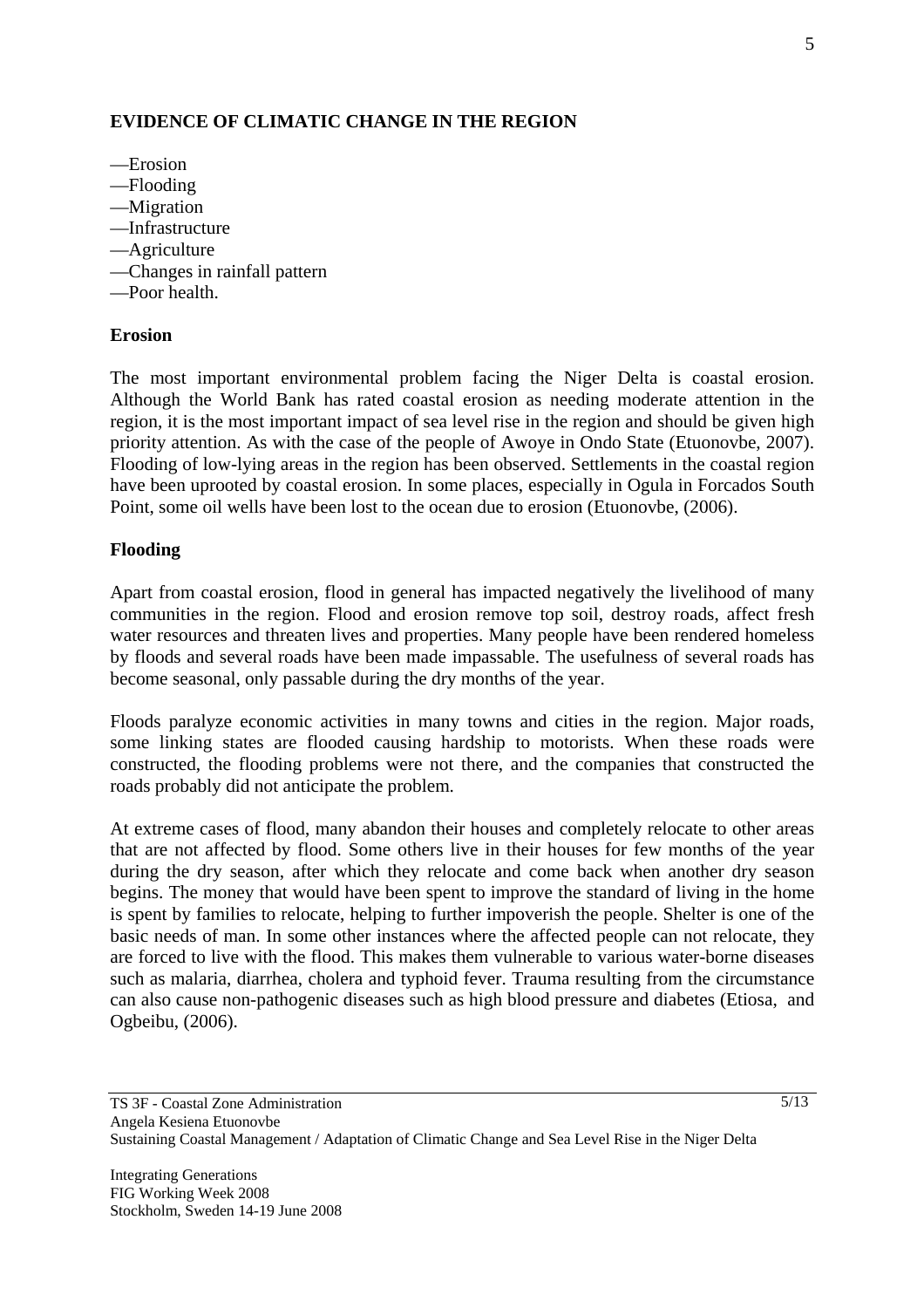# **Migrattion**

A latest report on climate change has stated that though it is defined as a growing crisis, the consequences of climate change for human beings are unclear and unpredictable. Arguing that in 1990, the Intergovernmental Panel on Climate Change (IPCC) noted that the greatest single impact of climate change could be on human migration-with millions of persons displaced by shoreline erosion, coastal flooding and agricultural disruption.

In the Niger Delta, forced migration has hindered development in various ways,. An example is increased pressure on urban infrastructure and services as in Warri in Delta State, and Port-Harcourt in Rivers State, and recently Yenagoa in Bayelsa State. This has increased the risk of conflict in the area as a result, undermining economic growth, has led to worse health, educational and social indicators among migrants themselves.

### **Infrastructures**

#### Roads

The road network is most vulnerable to increased intensity of precipitation and the consequent increased risk of flooding.

Flooded roads and subways, railroad tracks and weakened bridges may be the wave of the future with continuing global warming, a new study says. Climate change will affect every type of transportation through rising sea levels, increased rainfall and surges from more intense storms (The Trucker.com).

"The time has come for transportation professionals to acknowledge and confront the challenges posed by climate change and to incorporate the most current scientific knowledge into the planning of transportation systems," said Henry Schwartz Jr., past president and chairman of the engineering firm Sverdrup/Jacobs Civil Inc., and chairman of the committee that wrote the report. The report cites five major areas of growing threat:

- − More heat waves, requiring load limits at hot-weather or high-altitude airports and causing
- − thermal expansion of bridge joints and rail track deformities.
- − Rising sea levels and storm surges flooding coastal roadways, forcing evacuations,
- − inundating airports and rail lines, flooding tunnels and eroding bridge bases.
- − More rainstorms, delaying air and ground traffic, flooding tunnels and railways, and
- − eroding road, and bridge.
- − More frequent strong hurricanes, disrupting air and shipping service, blowing debris onto
- − roads and damaging buildings.
- − Rising arctic temperatures thawing permafrost, resulting in road, railway and airport
- − runway subsidence and potential pipeline failures.(the Trucker.com)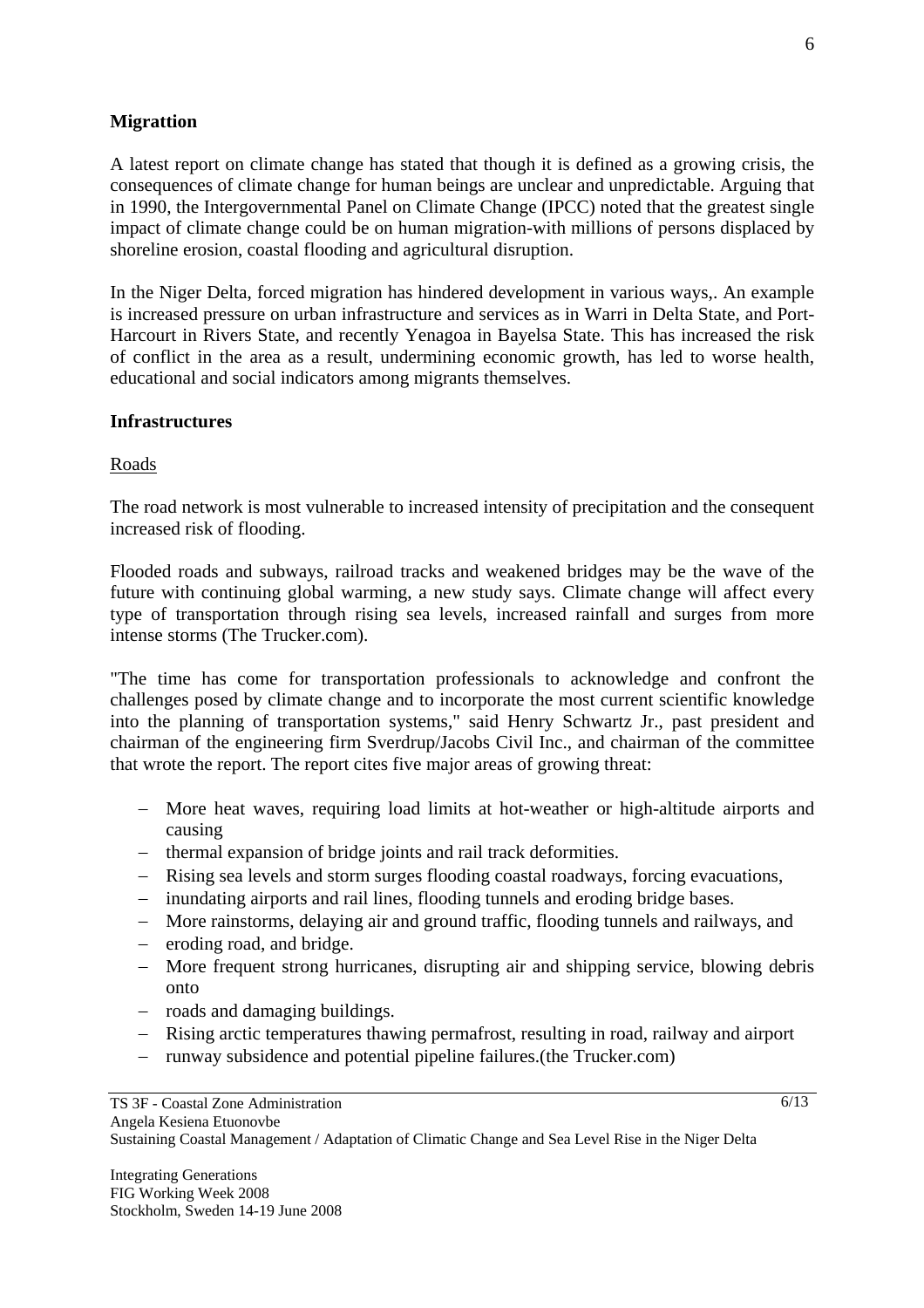# **Structures**

Just recently a manager of the region's 88-year old Port Harcourt Port complex alerted the Federal Government that the multi-billion naira structure may sink if it does not take urgent remedial measures. According to the worried Port manager Anya Kalu, related engineering survey had shown massive structural weakening of the premier seaport east of the Niger.

Expressing concern that Nigeria had no programme to monitor mid-sea level had also urged the government to tackle the environmental problems of the Niger Delta urgently to avert natural disaster (Achi, 2001).

Also, in the past three years there have been cases of collapsed buildings in the region. Several cases occurred in Warri and Port-Harcourt and other places in the region. This has made the Ministry of Lands, Surveys and Urban Development in Delta State to review the building approval laws. The laws are good quite all right but the real issues causing the problems has not been addressed.

# **Agriculture**

Other adverse effect of sea level rise in the Niger Delta is increased salinity of both surface and underground water due to the intrusion of sea water. This will lead to the death of aquatic plants and animals that cannot tolerate high salinity.

The brackish water is the home of several species of fishes and it is the breeding sites for several others. The ecology of the brackish waters will greatly be affected by this phenomenon and this may lead to lose of species.

Some terrestrial plants that have low tolerance for high salinity will also be affected. Sea water intrusion will have serious impact on food security in the region; because of it impacts on coastal agriculture. The salinity of underground water will lead to shortage of fresh water. Inhabitants of the region depend on underground water as their main source of water for drinking and for other domestic use (CREDC)

### **Changes in Rainfall Pattern**

The Niger Delta depends on climate-sensitive sectors such as agriculture and fishery. The changing climate has created uncertainty in the timing and amount of rainfall in every part of Nigeria. The problem is more severe in the rain forest zone of the region where rain-fed agriculture is mainly practiced. Because of the uncertainties in predicting the rain, farmers now delay their time of planting. After the first or second rain, they watch the rains for sometime to ensure that the rains fall regularly enough before planting. These they do to keep their crops from being killed because of insufficient rain (Etiosa, and Ogbeibu, (2006).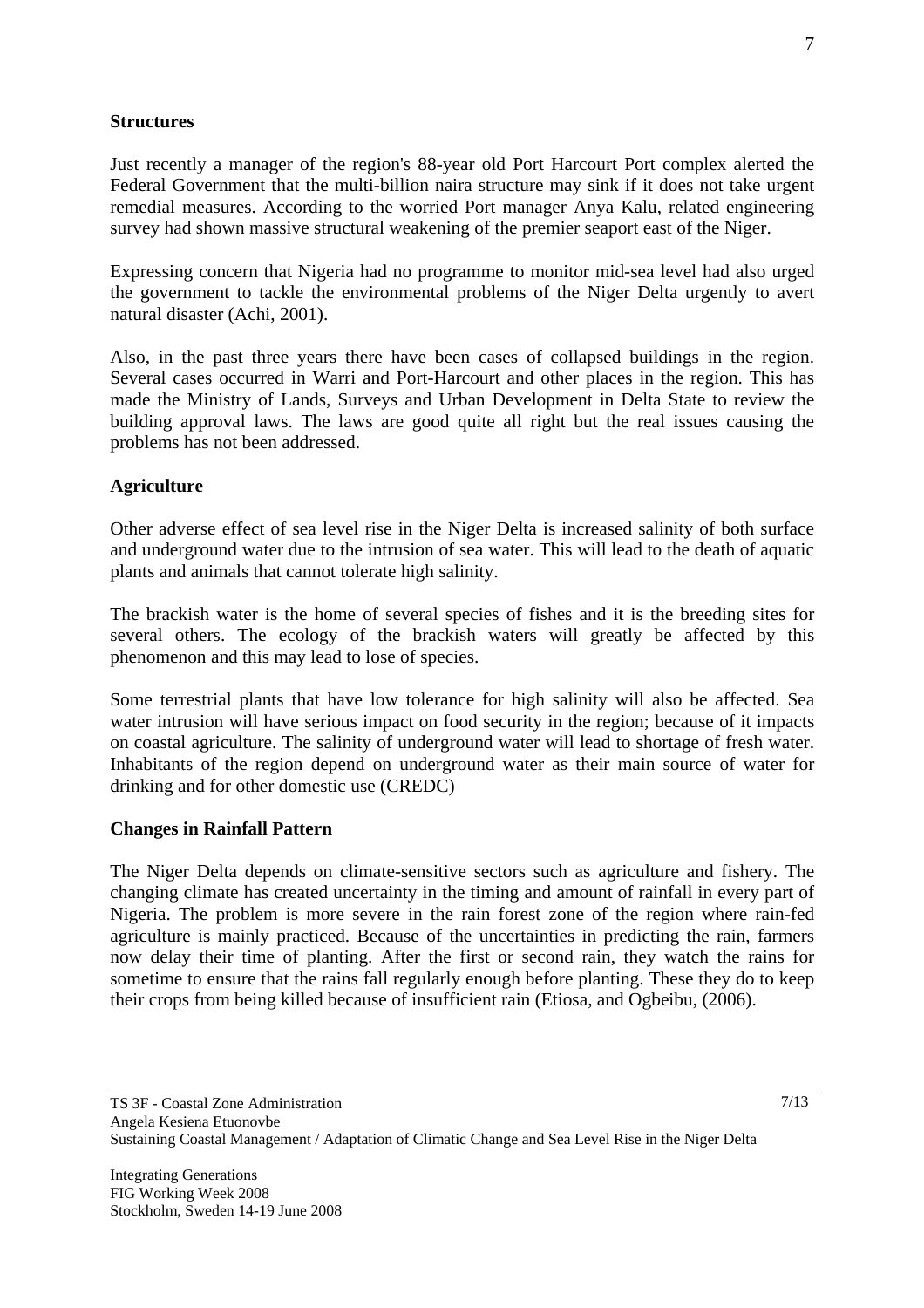## **Health Related Hazards**

Other impact of sea level rise on the region is the emergence of health-related hazards. Poor health arising from damp, cold housing is likely to worsen.

# **ADAPTING TO CLIMATIC CHANGE**

Most natural systems and many human activities are sensitive to the changing climate. The extent to which these systems will be harmed by climate change depends both on the magnitude of the change and on the capacity of the natural or human system to adapt. Society's capacity to adapt is dependent on the prevailing socio-economic situation through time. Consequently, understanding the evolving socio-economic situation is as important as knowledge of the likely future climate for identifying vulnerable elements of society.

When planning an effective response to the threat of climate change, society must consider the likely impacts of climate change on their evolving social, economic and environmental systems and explore possible means of adapting to future changes. The Intergovernmental Panel on Climate Change (IPCC), which provided a synthesis of global climate change impacts and adaptation responses in its periodic Assessment Reports in 1990 and 1995 (IPCC, 1995), has led the international effort. While much international research has focused on climate impacts, relatively little work to date has been conducted on the practical application of strategies for adapting to climate change. The Third IPCC Assessment was published this year and provides a more general synthesis of our current understanding of adaptation to climate change (IPCC, 2001). While the IPCC provides a global overview of climate impacts, it is apparent that regional and national climate strategies require a focus on local socioeconomic and environmental factors.

Unfortunately, information is not available on the area of land in the region that are at risk from river flooding and coastal erosion. Maps used for coastal protection are equally lacking in topographic and hydrographic detail. It is therefore impossible at present to assess properly the sensitivity of increased flood risk in areas.

On the basis of the existing climate scenarios, as regards increases in rainfall. Dampness is already a major problem and, for buildings in disrepair, is likely to worsen in the future. The climate scenarios are ambivalent about any increase in the intensity of storms, which might lead to infrastructure damage. Sea level rise will have an adverse impact on the relatively small number of exposed dwellings in coastal towns and villages.

# **ADAPTATION STRATEGY**

Community-based adaptation has become an important term in the climate change debate. It recognizes the fact that environmental knowledge and resilience to climate change lie within societies and cultures (Mitchell and Tanner, 2006). Thus an understanding of how communities cope with climate change is importance of community-based adaptation project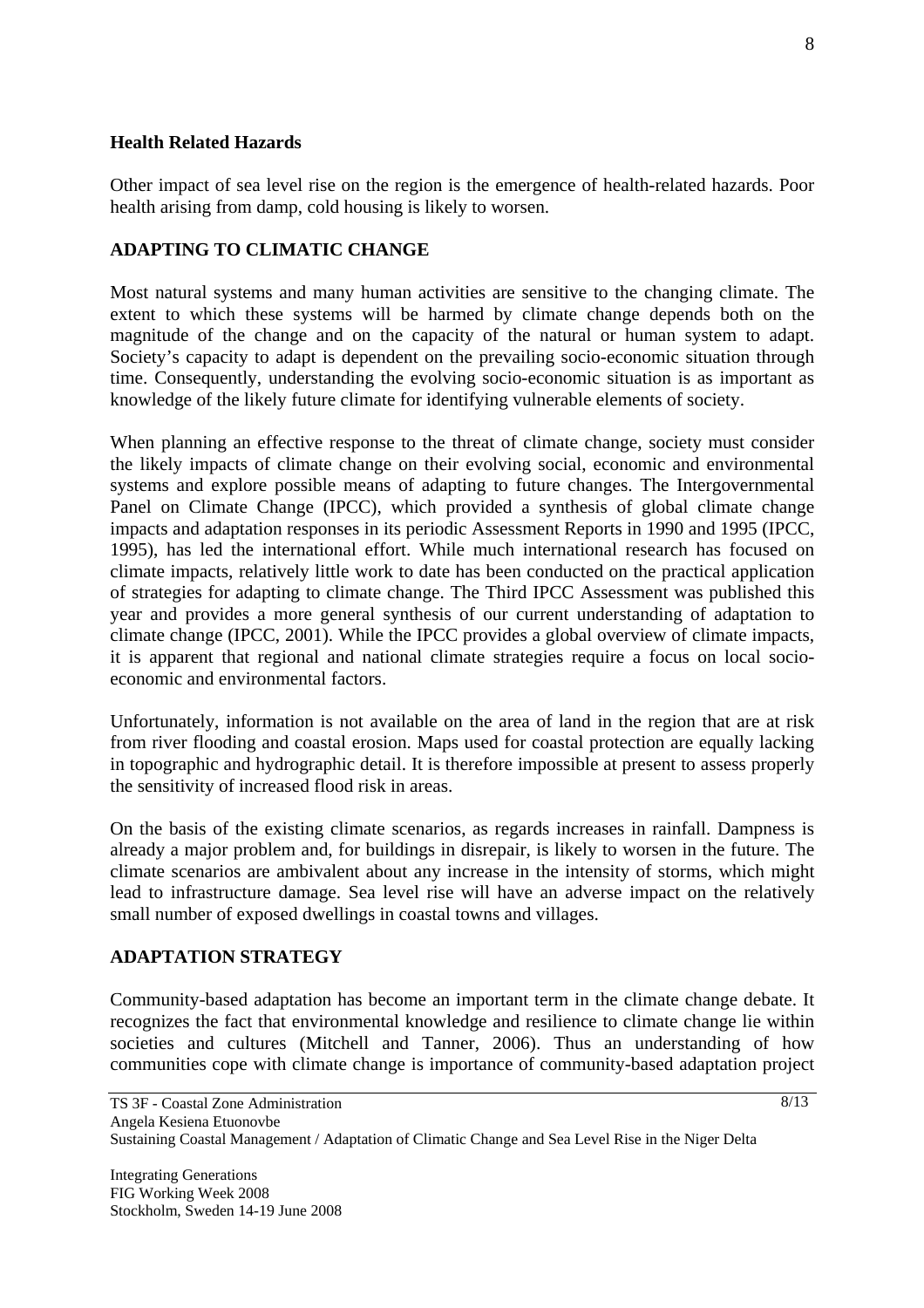is to increase the climate resilience of communities by enhancing their capacity to cope with less predictable rainfall patterns, more frequent droughts, stronger heatwaves, different diseases and weather hazards of unprecedented intensity (Mitchell and Tanner, 2006).

The core challenge is to prepare an adaptation road map for the government and demonstrate possible strategic interventions in and across sectors, so that a comprehensive action plan of adaptation to address the vulnerability to the impacts of climate change, including variability can be developed which is under active consideration of the government.

….The IPCC, as well as the recently concluded NAPA process, highlights a number of issues that must be overcome in order to successfully implement policies and programmes that promote climate change adaptation. They include:

—National capacity at policy and programme levels for climate change adaptation yet not build up;

—Lack of climate risk assessment at different levels as well as comprehensive implementation plans.

—Inadequate preparation for climate-resilient agriculture and sustainable livelihood options in vulnerable areas.

—Lack of climate resilient water resource management technologies.

—Need for developing community-based adaptation capacity.

—Incomplete and un-coordinated (institutional) management systems with overlapping roles and responsibilities.

—limited capacity of staff in key local agencies, particularly the analytical, planning, monitoring and evaluation skills.

—weak knowledge management infrastructure as well as usage in planning processes.

—Limited awareness of stakeholders and population on long-term planning frameworks to address climate change concerns .

—Limited development of economic instruments including insurance and other emergency preparedness measures as tools to facilitate improved preparedness for enhanced climate induced events….

# **Infrastructure**

In the road sector, the development of route management plans will enable the prioritization of road network maintenance. Alternative approaches for reducing flood risk include land use zoning adjacent to roads and the development of Sustainable Urban Drainage Systems, which do not exist in the region. What exist are gutters called drainages.

Alternative options for reducing flood risk associated with road developments include the development of upstream attenuation systems to reduce the likelihood of flooding. Such approaches raise the issue of land purchase associated with road development and the need to zone land use on either side of the roads. This requires robust infrastructure design with a capacity to adapt to the changing flood risk.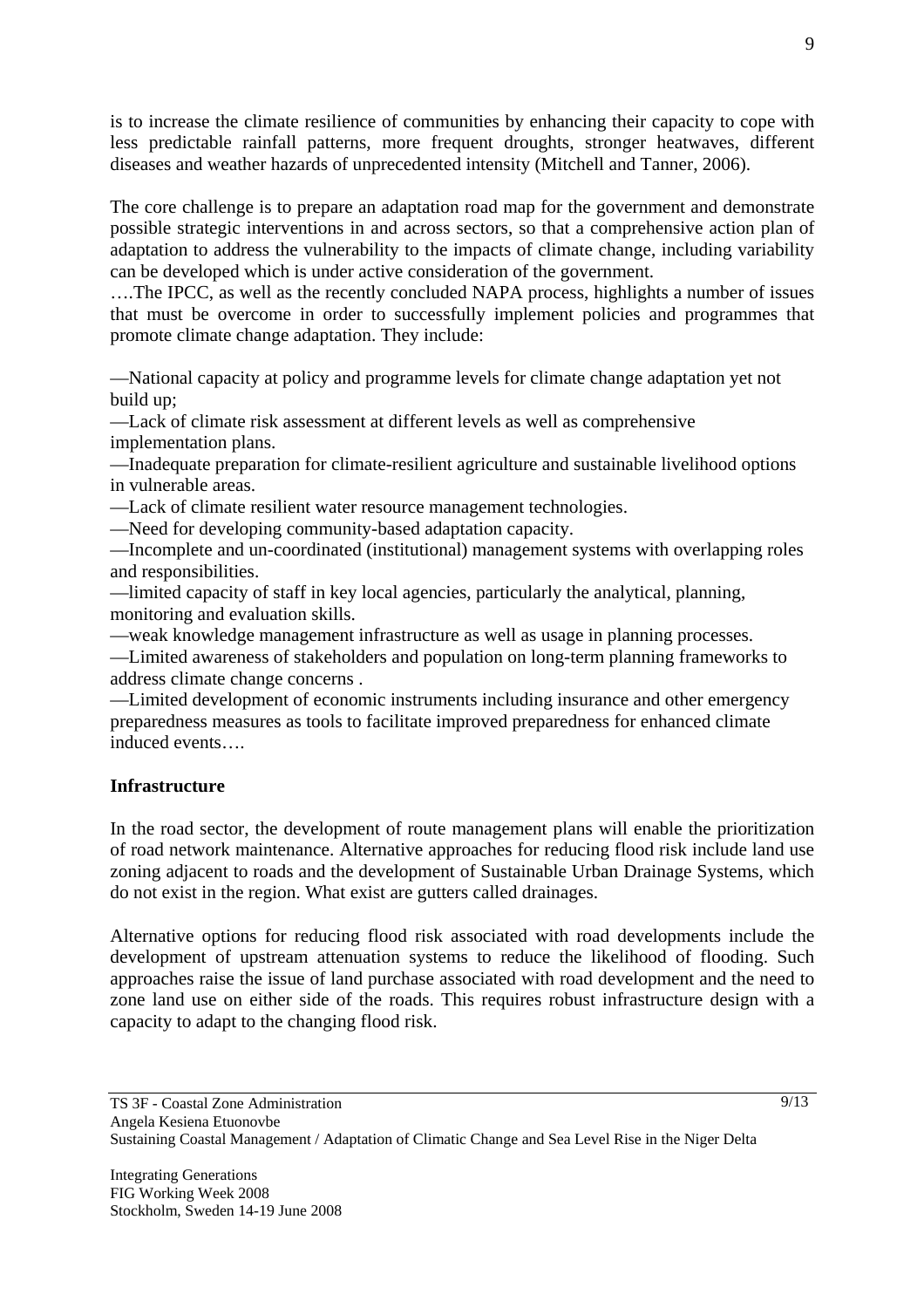In the buildings/structures, the majority of people own properties not built under recent building regulations and must continue to invest in maintaining the condition of the property, in view of possible increased exposure to driving rain, storminess and coastal/riverine flooding. To many this is a serious problem as the fund to do so is not readily available as some of the property owners who built long ago cannot afford it due to inflation.

The onus is on private property owners to take steps to protect their buildings from adverse climate impacts. The use of insurance policies is the most pervasive adaptation technique, but tends to transfer responsibility of property protection away from the owner and on to the insurance company. It is in the public interest to educate property owners about possible climate impacts and opportunities for protecting their property.

# **Developing Flood Defenses**

This requires better data on flood risk in key catchments and coastal areas across the Niger Delta Region and coordination between catchment landowners/communities and make more demands on stakeholder involvement

# **Health**

Detrimental health impacts from the changing climate could be reduced through the effective implementation of current social policies to reduce fuel poverty and improve housing;

# **CONCLUSION / RECOMMENDATION**

We can see so far that the people of the Niger Delta are faced with myriads of environmental problems caused by climate change and the activities of multinational oil companies operating in the region. An integrated approach in solving the problem in the Niger Delta will be proposed. By an integrated approach, I mean a combination of several development strategies packaged into one piece in a way that it will be more effective. The integrated approach must have this key element. It must be participatory.

There is a need to conduct a comprehensive and up-to-date study to assess the likely impact of climate change on the Niger Delta . The study will review and update the inventories of greenhouse gas (GHG) emissions in the Niger Delta; project local GHG emission trends under different scenarios; characterize the impacts of climate change on the Niger Delta; recommend additional policies and measures to reduce GHG emissions and facilitate adaptation to climate change; and assess the cost-effectiveness of the proposed measures.

Coastal education has a great role to play as regards managing coastal environmental problems. It should take roots in the minds of all Nigerians. In order to accomplish effective education of the citizenry on coastal zone management, all the stakeholders must be identified and involved. The various professionals involve in climatic changes plays a key role through education in raising awareness and facilitating an understanding of the opportunities and risks associated with climate change.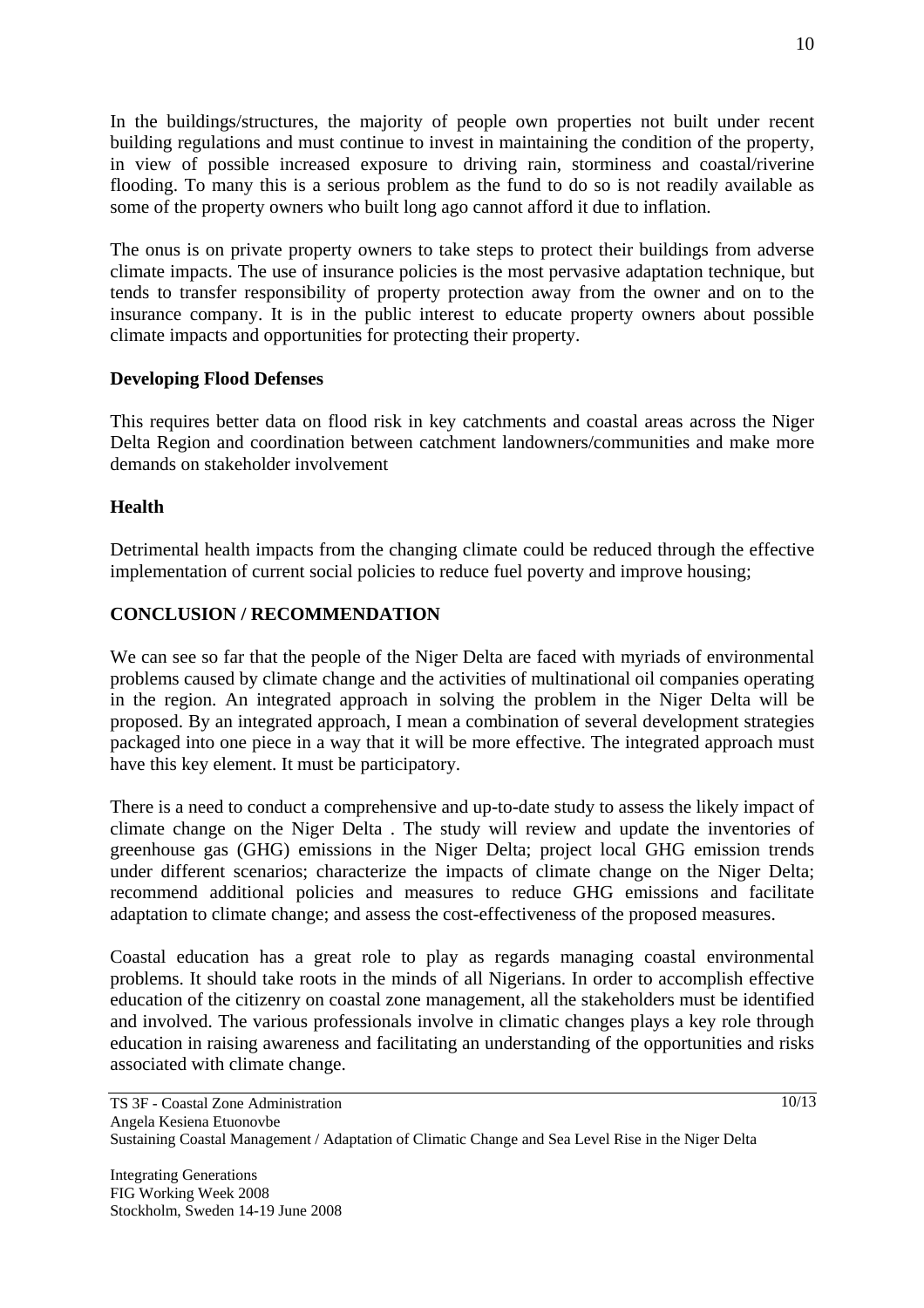The government authorities in charge of climate data need detailed record of rainfall data from year to year and pre- inform farmers on the time to start planting working with the rainfall data from previous year. This will help to strengthen this strategy for adapting to variation in rainfall pattern.

Planning plays a major role in the protection of natural resources, of habitats and biodiversity. Closer attention should be focused on detailed research, proactive environmental planning, impact assessment and management. For instance preparing master plans for the control of land, coastal and marine based activities to minimize pollution and protect coastal and marine resources. The value of the coast should be emphasized, ways of facilitating sustainable coastal development, promotion of coordinated and integrated coastal management as well as the style of management should all be adequately considered. In order to achieve this, extensive use of external consultants (Surveyors, Environmentalist, Engineers, Builders etc.) who have a good knowledge of practical options should be used.

Finally, the world must respond to climate change and other environmental challenges now while the cost is low or else pay a stiffer price later for its indecision.

In other to achieve sustainability in the Niger Delta, the following is recommended.

There is a need for research on how societal driving forces such as social and demographic, political and institutional, economic and commercial, cultural and technological, affect the nature and distribution of human activities on coastal zones of the Niger Delta and its impacts on coastal ecosystems associated with the prevailing and possible alternative patterns of human activity.

—Development agencies such as the World Bank, UN and others should works more closely with grassroots organization in the region that are privileged to have good knowledge of the communities.

—An integrated coastal resource management approach with the objective of promoting sustainable utilization of coastal resources as well as restoring and maintaining the integrity of coastal ecosystems, needs to be adopted to address a wide range of social and environmental issues and move coastal zone towards sustainable development.

—Sound policies and decision making with information systems especially the geographic information system (GIS) needs to be adopted for information collection, analysis, management, and dissemination of technical data relevant to the coast.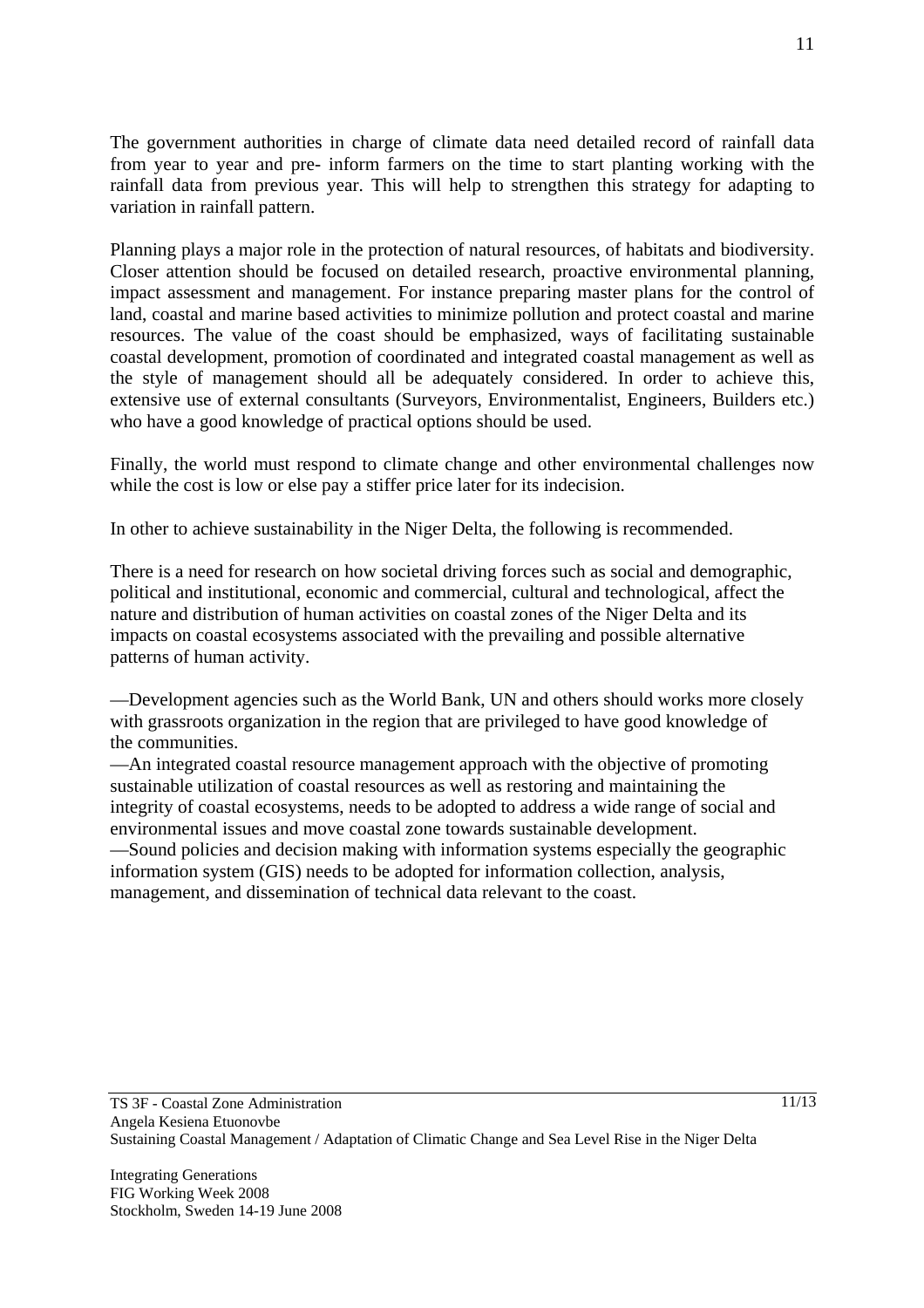### **REFERENCES**

- Achi, L.(2001).The Niger Delta is Sinking. Forwarded by: webmaster@Nigerdeltacongress.com.
- Awosika, L.F. (1995). Impacts of Global Climatic Change and Sea Level Rise on coastal resources and energy development in Nigeria. In Umolu, J.C.(ed). Global Climatic Change: Impact on Energy Development. DAMTECH Nigeria Ltd, Nigeria.
- Etiosa, U. and Ogbeibu, A. (2006). Climatic Change and Poverty: Sustainability Approach in the Niger Delta Region of Nigeria.
- Etuonovbe, A.K. (2006). Coastal Erosion in Nigeria: A case study of Forcados South Point. A paper presented at the FIG congress Munich, 2006.
- Etuonovbe, A.K. (2007). Coastal Settlement and Climate ChangesThe Effects of Climatic Change / Sea Level Rise on the People of Awoye in Ondo State Nigeria. A paper presented at the FIG working week 2007, in Hong Kong.
- Ibe A.C. 1988b. The Niger delta and the global rise in sea level. In: J. Milliman (ed.), Proceedings of the SCORE Workshop on Sea Level Rise and Subsidiary Coastal Areas, Bangkok, 7 14 November 1988. Oxford: Pergamon Press
- Mitchell, T. and Tanner, T. 2006. Adapting to Climatic change: Challenges and Opportunities for the Developing Community. A Publication of Tearfund, UK.
- Report on Climate Change in Niger Delta by Community Research and Development Centre (CREDC).

The Trucker.com (US), via the associated press. Wikipedia, the free encyclopedia

# **BIOGRAPHICAL NOTES**

Mrs. **Angela Kesiena Etuonovbe** has a B.Sc.(Hons) degree in Surveying, Geodesy & Photogrammetry from the University of Nigeria, Enugu Campus. She is a Registered Surveyor and the first female Surveyor in Private Practice in Delta State. With over fourteen years of experience in the practice of Surveying, Engineering and Mapping. She also has a Master in Business Administration (MBA), at the moment she's is undergoing a master degree program on project management (M.Sc. Management).

She is a Federal surveyor, a consultant of no mean repute, a prolific writer, a Lady of the Knights of Saint Mulumba Nigeria, Member of the Nigerian Institution of Surveyors, the indefatigable Public Relations Officer of the Nigerian Institution of Surveyors (NIS) - Delta State Branch, the Secretary, Association of Private Practicing Surveyors in Nigeria (APPSN) - Delta State Branch and the Coordinator, Women – In - Surveying for Edo and Delta States of Nigeria. She is also one of the Editors in the Newsletter for under re-presented groups at the International Federation of Surveyors (FIG).

Over the period, she had successfully executed a research work on

- —Road Construction In Nigeria Defects And Solutions",
- —Solutions to Erosion Problems in Delta State Nigeria.

 $\frac{12}{13}$